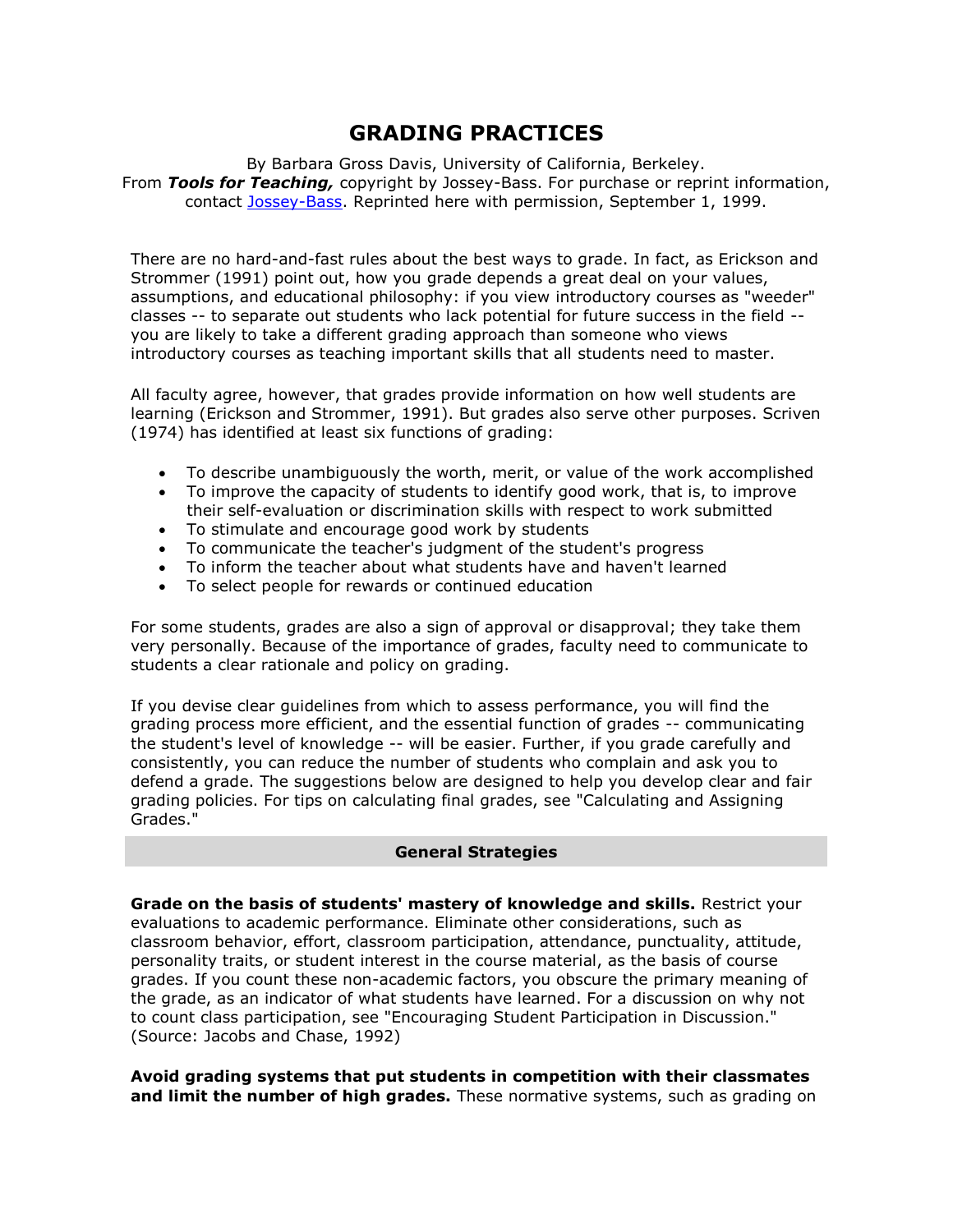the curve, work against collaborative learning strategies that have been shown to be effective in promoting student learning. Normative grading produces undesirable consequences for many students, such as reduced motivation to learn, debilitating evaluation anxiety, decreased ability to use feedback to improve learning, and poor social relationships. (Sources: Crooks, 1988; McKeachie, 1986)

**Try not to overemphasize grades.** Explain to your class the meaning of and basis for grades and the procedures you use in grading. At the beginning of the term, inform students, in writing (see "The Course Syllabus") how much tests, papers, homework, and the final exam will count toward their final grade. Once you have explained your policies, avoid stressing grades or excessive talk about grades, which only increases students' anxieties and decreases their motivation to do something for its own sake rather than to obtain an external reward such as a grade. (Sources: Allen and Rueter, 1990; Fuhrmann and Grasha, 1983)

**Keep students informed of their progress throughout the term.** For each paper, assignment, midterm, or project that you grade, give students a sense of what their score means. Try to give a point total rather than a letter grade. Letter grades tend to have emotional associations that point totals lack. Do show the range and distribution of point scores, and indicate what level of performance is satisfactory. Such information can motivate students to improve if they are doing poorly or to maintain their performance if they are doing well. By keeping students informed throughout the term, you also prevent unpleasant surprises at the end. (Sources: Lowman, 1984; Shea, 1990)

#### **Minimizing Students' Complaints About Grading**

**Clearly state grading procedures in your course syllabus, and go over this information in class.** Students want to know how their grades will be determined, the weights of various tests and assignments, and the model of grading you will be using to calculate their grades: will the class be graded on a curve or by absolute standards? If you intend to make allowances for extra credit, late assignments, or revision of papers, clearly state your policies.

**Set policies on late work.** Will you refuse to accept any late work? Deduct points according to how late the work is submitted? Handle late work on a case-by-case basis? Offer a grace period? See "Preparing or Revising a Course."

**Avoid modifying your grading policies during the term.** Midcourse changes may erode students' confidence in your fairness, consistency, objectivity, and organizational skills. If you must make a change, give your students a complete explanation. (Source: Frisbie, Diamond, and Ory, 1979)

**Provide enough opportunities for students to show you what they know.** By giving students many opportunities to show you what they know, you will have a more accurate picture of their abilities and will avoid penalizing a student who has an off day at the time of a test. So in addition to a final exam, give one or two midterms and one or two short papers. For lower-division courses, Erickson and Strommer (1991) recommend giving shorter tests or written assignments and scheduling some form of evaluation every two or three weeks.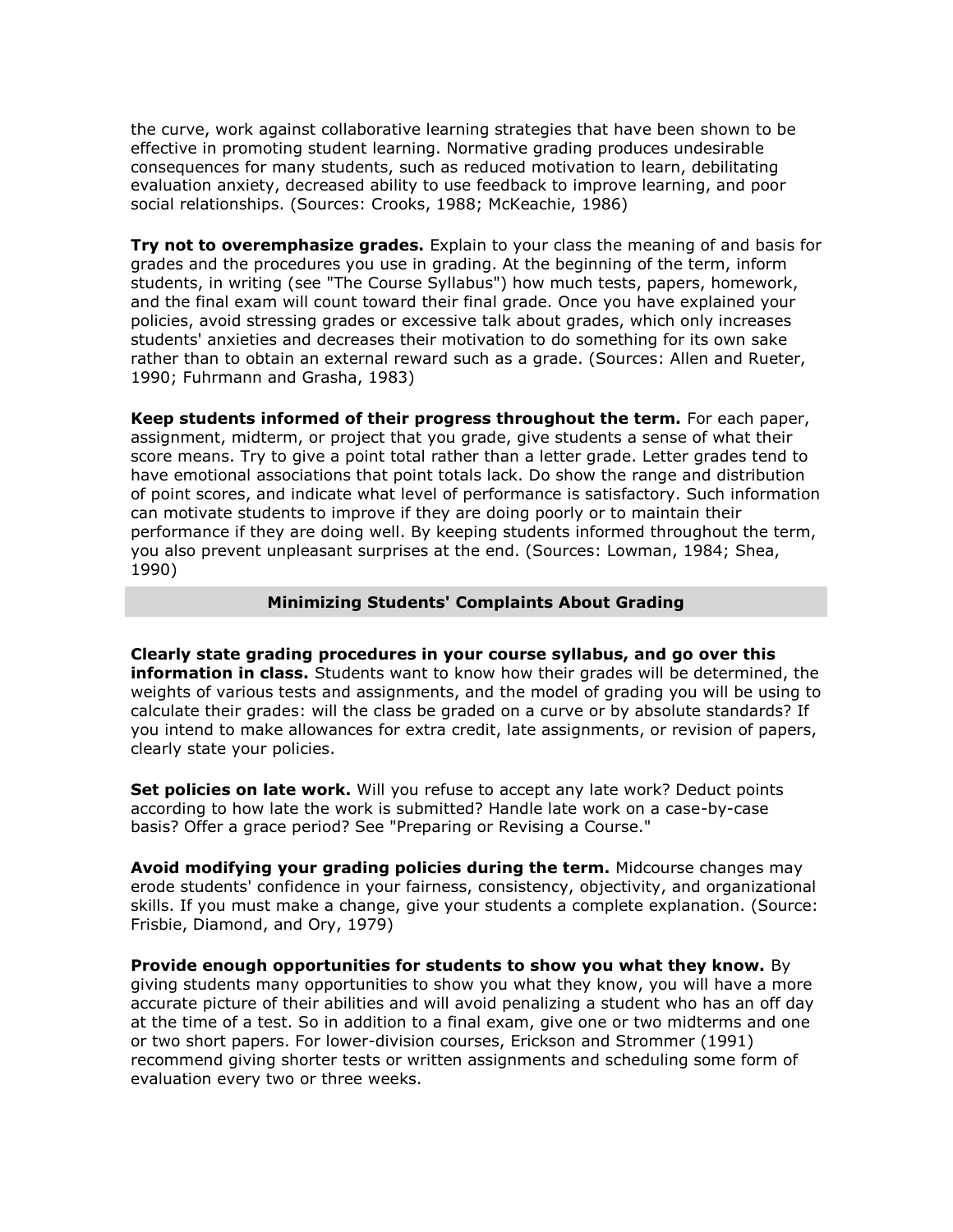## **Consider allowing students to choose among alternative assignments.** One

instructor presents a list of activities with assigned points for each that take into account the assignments' educational and motivational value, difficulty, and probable amount of effort required. Students are told how many points are needed for an A, a B, or a C, and they choose a combination of assignments that meets the grade they desire for that portion of the course. Here are some possible activities:

- Writing a case study
- Engaging in and reporting on a fieldwork experience
- Leading a discussion panel
- Serving on a discussion panel
- Keeping a journal or log of course-related ideas
- Writing up thoughtful evaluations of several lectures
- Creating instructional materials for the course (study guides, exam questions, or audiovisual materials) on a particular concept or theme
- Undertaking an original research project or research paper
- Reviewing the current research literature on a course-related topic
- Keeping a reading log that includes brief abstracts of the readings and comments, applications, and critiques
- Completing problem-solving assignments (such as designing an experiment to test a hypothesis or creating a test to measure something)

(Source: Davis, Wood, and Wilson, 1983)

**Stress to students that grades reflect work on a specific task and are not judgments about people.** Remind students that a teacher grades only a piece of paper. You might also let students know, if appropriate, that research shows that grades bear little or no relationship to measures of adult accomplishment (Eble, 1988, p. 156).

**Give encouragement to students who are performing poorly.** If students are having difficulty, do what you can to help them improve on the next assignment or exam. If they do perform well, take this into account when averaging the early low score with the later higher one. (Source: Lowman, 1984)

**Deal directly with students who are angry or upset about their grade.** Ask an upset student to take a day or more to cool off. It is also helpful to ask the student to prepare in writing the complaint or justification for a grade change. When you meet with the student in your office, have all the relevant materials at hand: the test questions, answer key or criteria, and examples of good answers. Listen to the student's concerns or read the memo with an open mind and respond in a calm manner. Don't allow yourself to become antagonized, and don't antagonize the student. Describe the key elements of a good answer, and point out how the student's response was incomplete or incorrect. Help the student understand your reasons for assigning the grade that you did. Take time to think about the student's request or to reread the exam if you need to, but resist pressures to change a grade because of a student's personal needs (to get into graduate school or maintain status on the dean's list). If appropriate, for final course grades, offer to write a letter to the student's adviser or to others, describing the student's work in detail and indicating any extenuating circumstances that may have hurt the grade. (Sources: Allen and Rueter, 1990;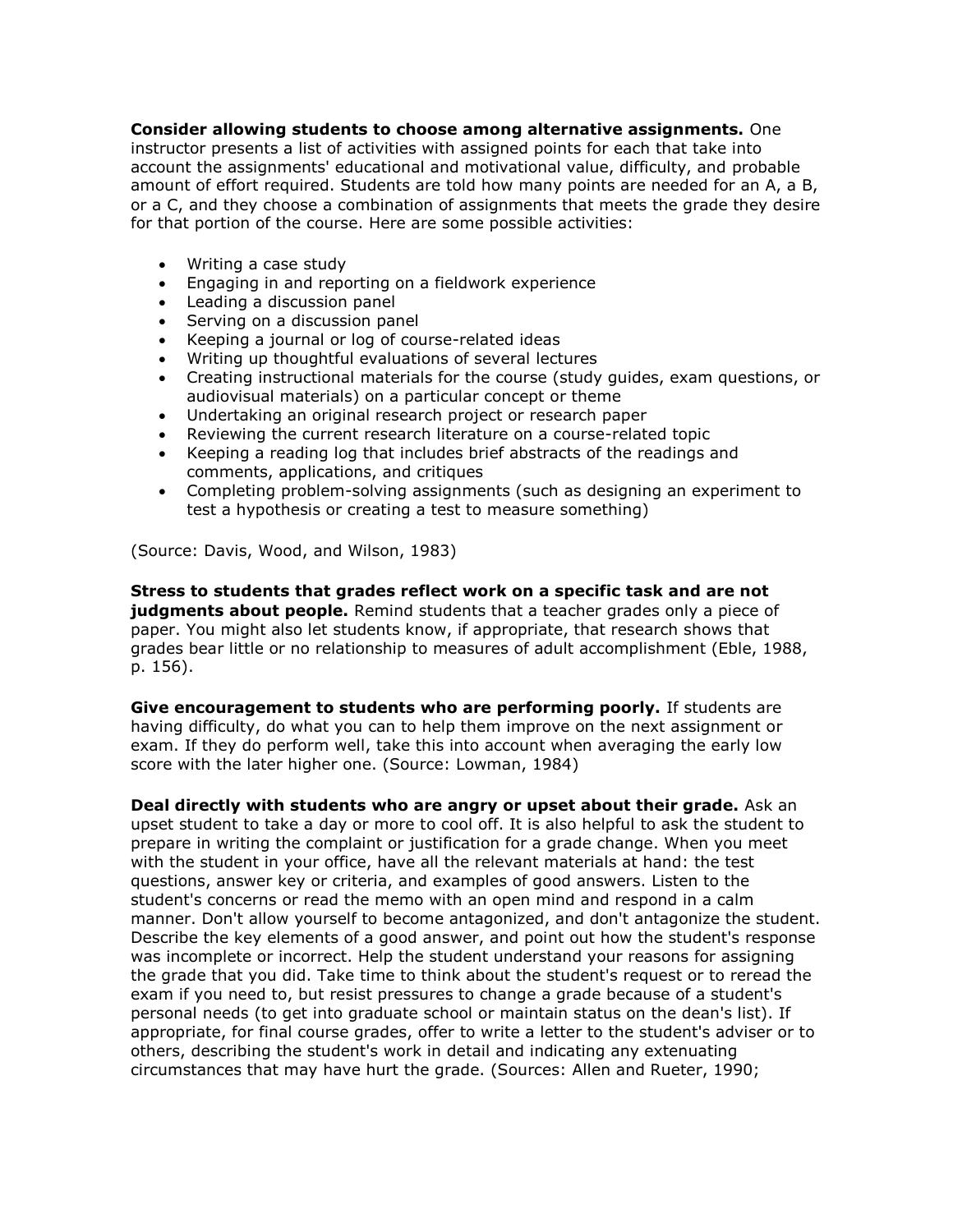McKeachie, 1986)

**Keep accurate records of students' grades.** Your department may keep copies of final grade reports, but it is important for you to keep a record of all grades assigned throughout the semester, in case a student wishes to contest a grade, finish an incomplete, or ask for a letter of recommendation.

### **Making Effective Use of Grading Tactics**

**Return the first graded assignment or test before the add/drop deadline.** Early assignments help students decide whether they are prepared to take the class (Shea, 1990). Some faculty members give students the option of throwing out this first test (Johnson, 1988). Students may receive a low score because they did not know what the instructor required or because they underestimated the level of preparation needed to succeed.

**Record results numerically rather than as letter grades, whenever possible.** Tests, problem sets, homework, and so on are best recorded by their point value to assure greater accuracy when calculating final grades. (Source: Jacobs and Chase, 1992)

**Give students a chance to improve their grades by rewriting their papers.** Many faculty encourage rewriting but do not count the grades on rewritten papers as equivalent to those of papers that have not been rewritten. See "Helping Students Write Better in All Courses."

**If many students do poorly on an exam, schedule another one on the same material a week or so later.** Devote one or more classes to reviewing the troublesome material. Provide in-class exercises, homework problems or questions, practice quizzes, study group opportunities, and extra office hours before you administer the new exam. Though reviewing and retesting may seem burdensome and time-consuming, there is usually little point in proceeding to new topics when many of your students are still struggling. (Source: Erickson and Strommer, 1991)

**Evaluating Your Grading Policies**

**Compare your grade distributions with those for similar courses in your department.** Differences between your grade distributions and those of your colleagues do not necessarily mean that your methods are faulty. But glaring discrepancies should prompt you to reexamine your practices. (Source: Frisbie, Diamond, and Ory, 1979)

**Ask students about your grading policies on end-of-course questionnaires.** Here are some sample questions (adapted from Frisbie, Diamond, and Ory, 1979, p. 22):

To what extent:

- Were the grading procedures for the course fair?
- Were the grading procedures for the course clearly explained?